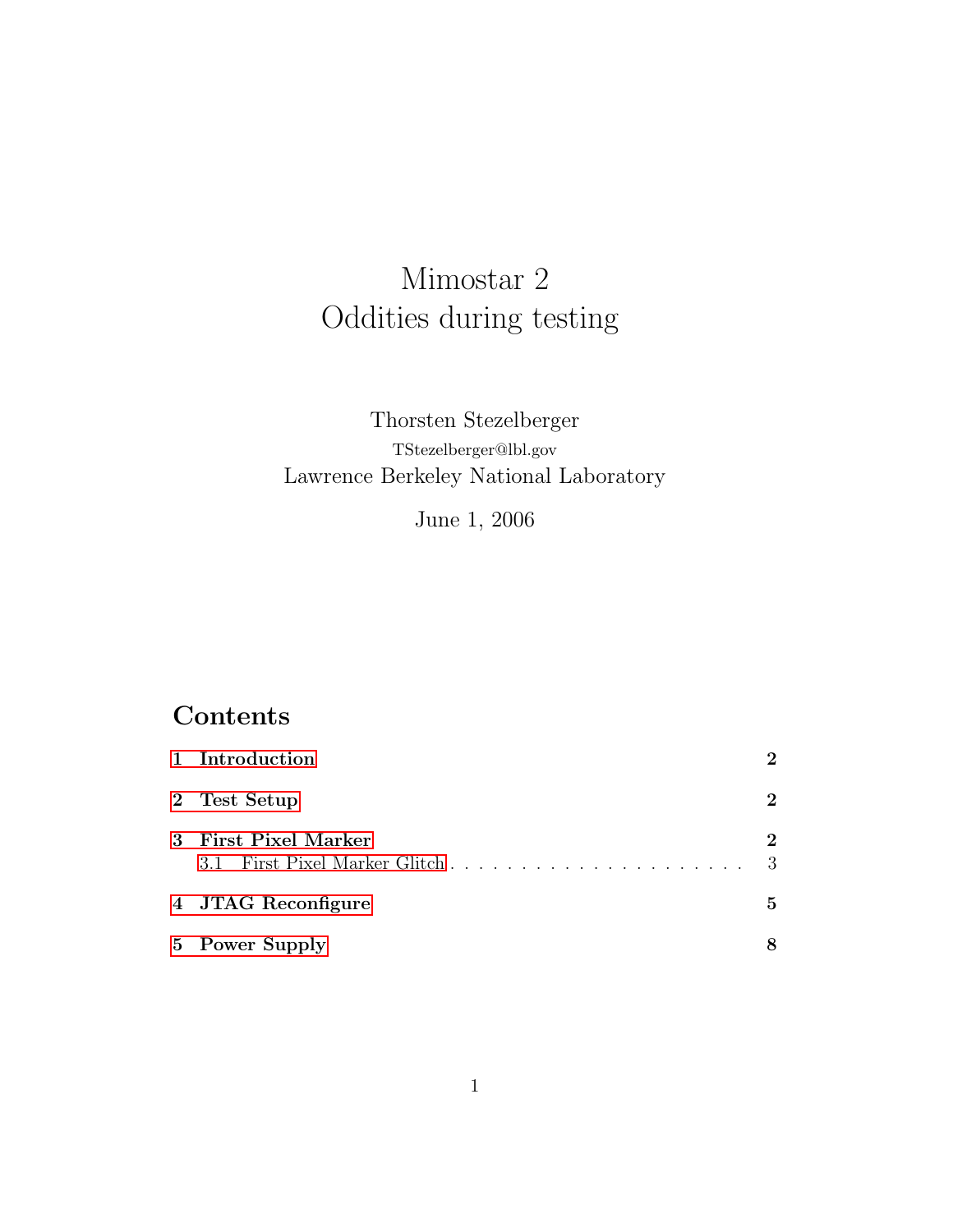### <span id="page-1-0"></span>1 Introduction

This document describes our observations using the Mimostar 2 chip.

#### <span id="page-1-1"></span>2 Test Setup

The Test Setup used consists of a Computer and a FPGA. The Computer controls the JTAG programming and the RSTB pin. The FPGA controls the Mimostar 2 readout.

Please update the documentation. It is necessary to change the chip. The Readout uses the following features:

- 25MHz readout clock; Differential readout clock
- Serial readout; Differential Analog output
- FPGA generates one SYNC at startup
- MxFirst is set to first pixel
- FPGA uses Px1st to synchronize to a frame
- We also tried a 40MHz readout clock with the same results

The following table lists the Signals shown in the Oscilloscope pictures in the document.

Channel 1 Analog output, shown one leg of the differential signal Channel 2 MxFirst (First Pixel) Channel 3 Readout Clock

#### <span id="page-1-2"></span>3 First Pixel Marker

The first pixel marker is wider than expected based on the documentation (page 8, RO\_Mode[4]=0: MxFirst ...). I expected a 1 pixel wide pulse.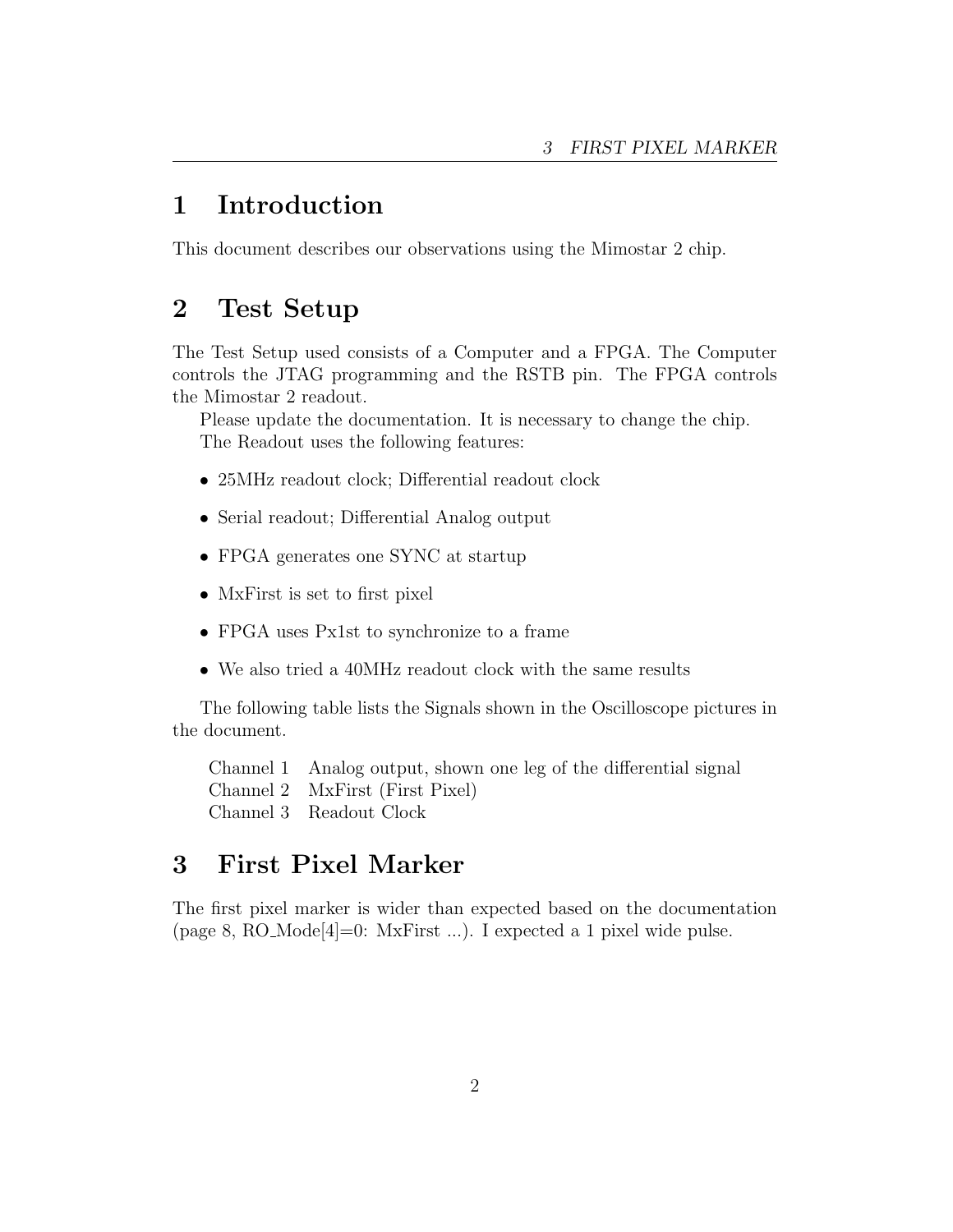

Figure 1: MxFirst: First Pixel Marker

#### <span id="page-2-0"></span>3.1 First Pixel Marker Glitch

The MxFirst signal shows a glitch when switching from the first to the second line readout. No Glitch is observed for the following lines.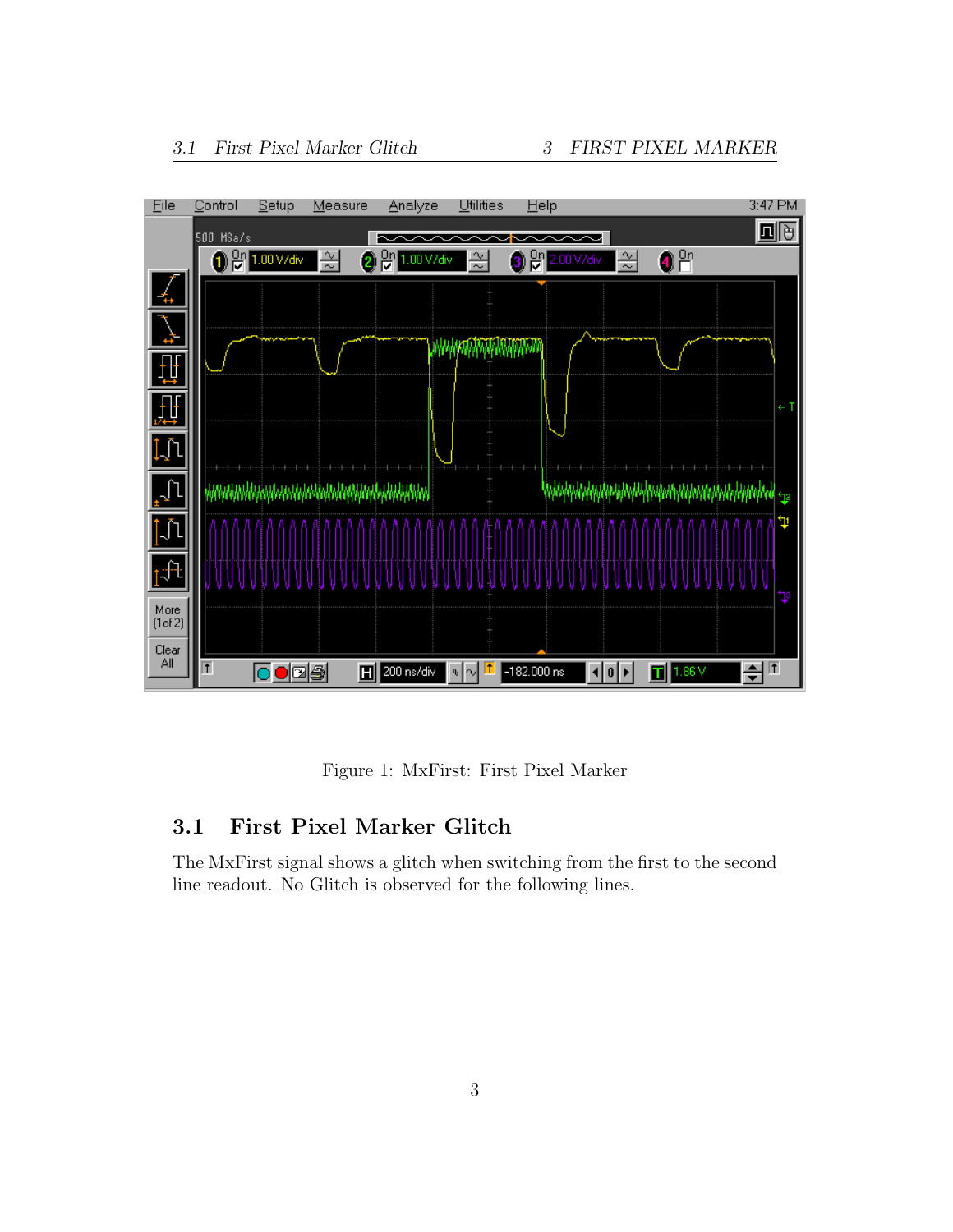

Figure 2: MxFirst Glitch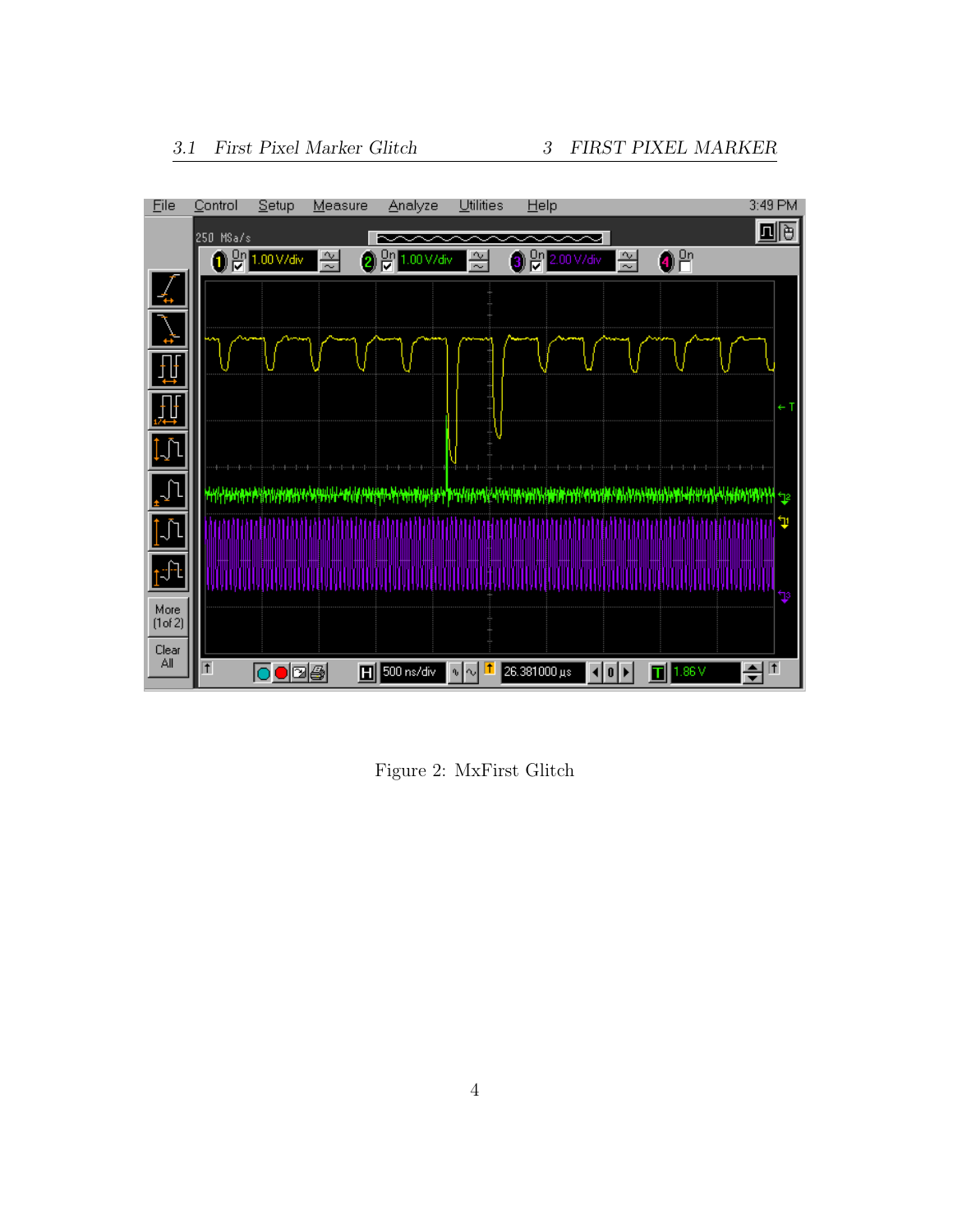

Figure 3: MxFirst glitch zoomed in

# <span id="page-4-0"></span>4 JTAG Reconfigure

The described JTAG Reconfiguration sequence is not the recommended sequence. But the it is not understood why the Mimostar 2 chip behaved this way.

As stated before, JTAG configuration and chip readout are not synchronized. Our startup procedure ensures JTAG configuration before chip readout. But we discovered the following if we reload JTAG after the chip is running already.

Sequence of actions: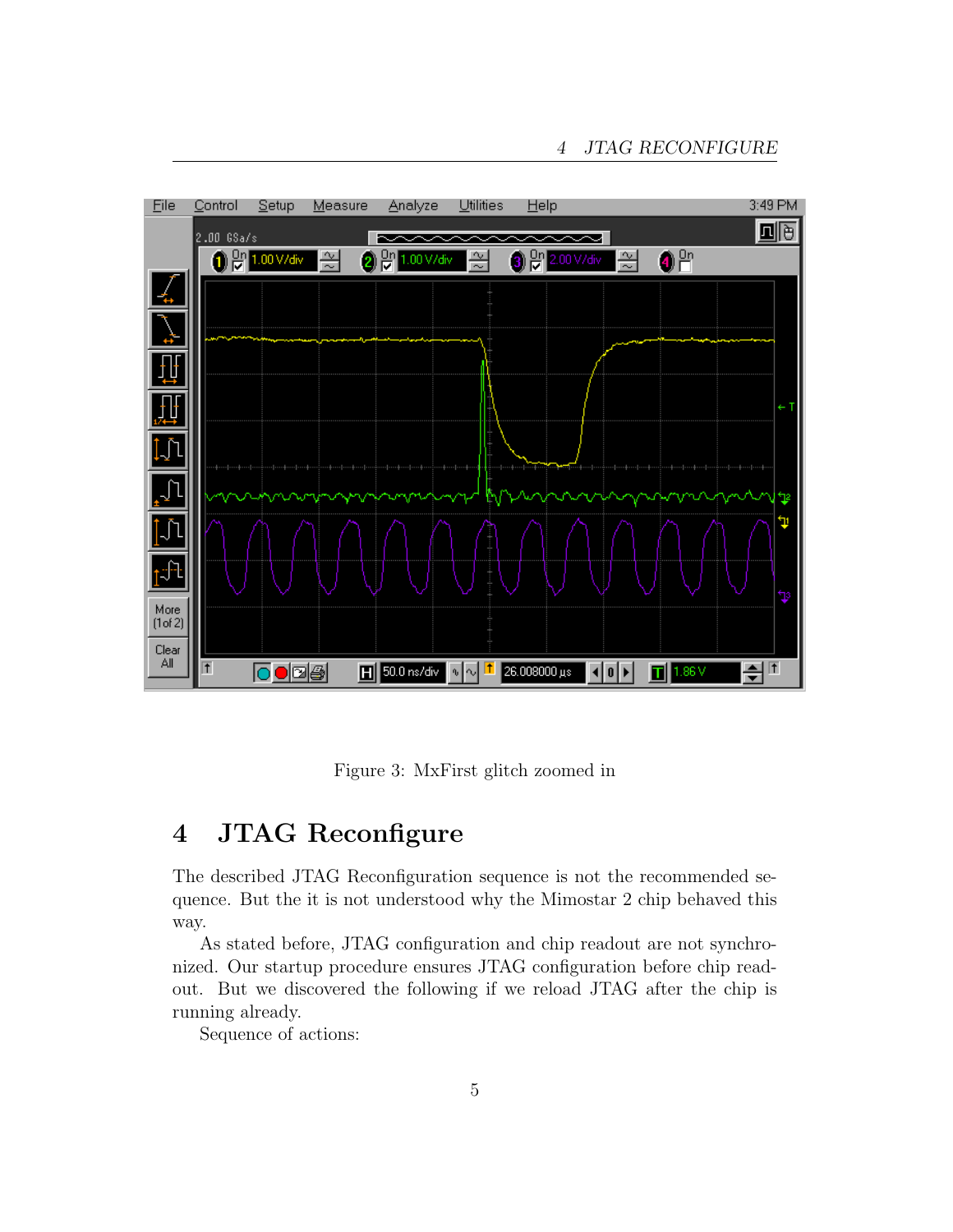- 1. Readout is running as expected
- 2. Assert a Reset through JTAG interface software
- 3. Apply all Settings
- 4. Continue readout without new SYNC signal (wait for MxFirst)

After this, the first pixel marker is not aligned to to the first pixel anymore, as show in the following two pictures.

Is this Behavior expected? What else can/might throw off the first pixel marker?

Is there a proposed way to start the Mimostar 2 chip in a system where the JTAG configuration and the readout of the chip is independent?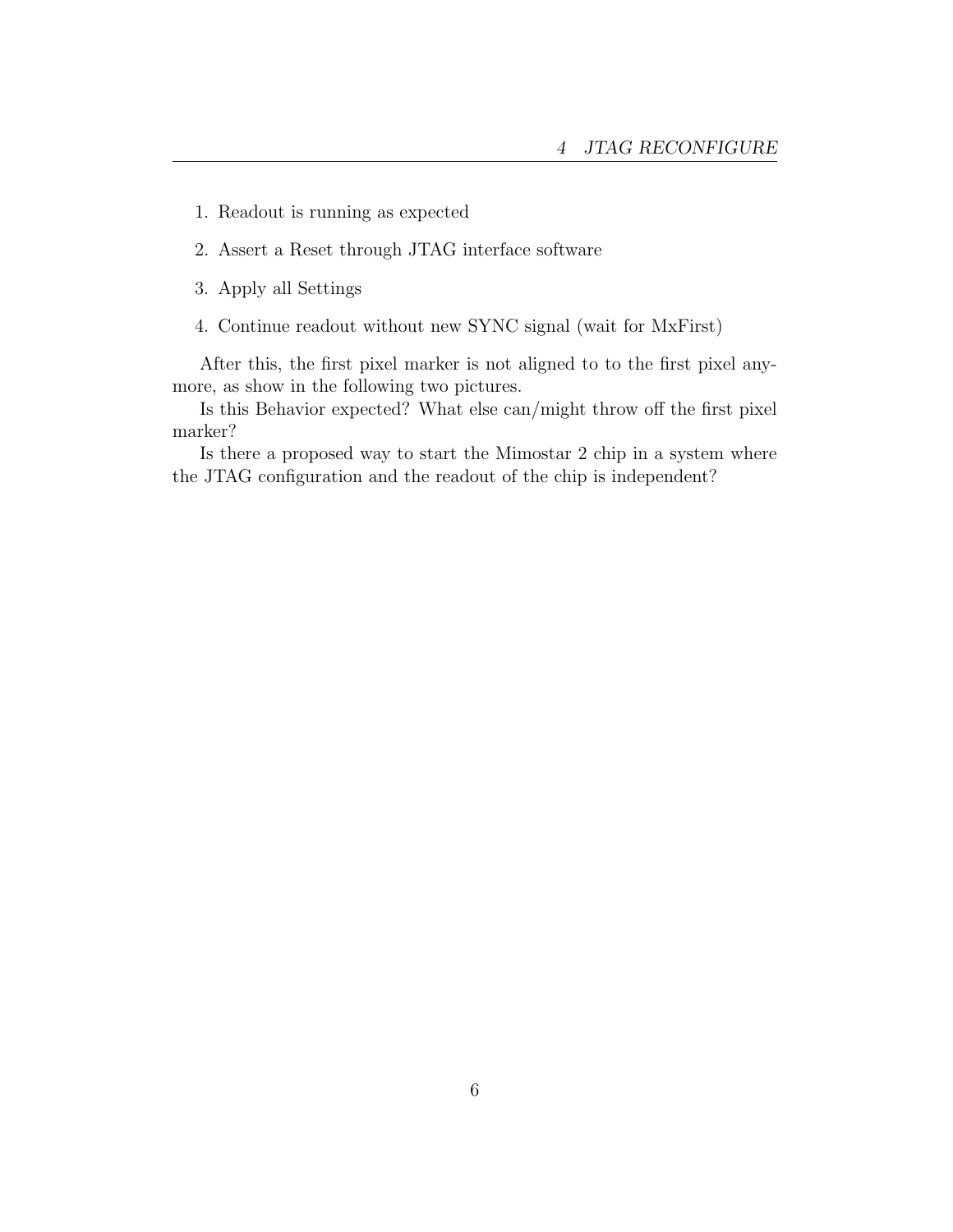

Figure 4: First Pixel Marker is off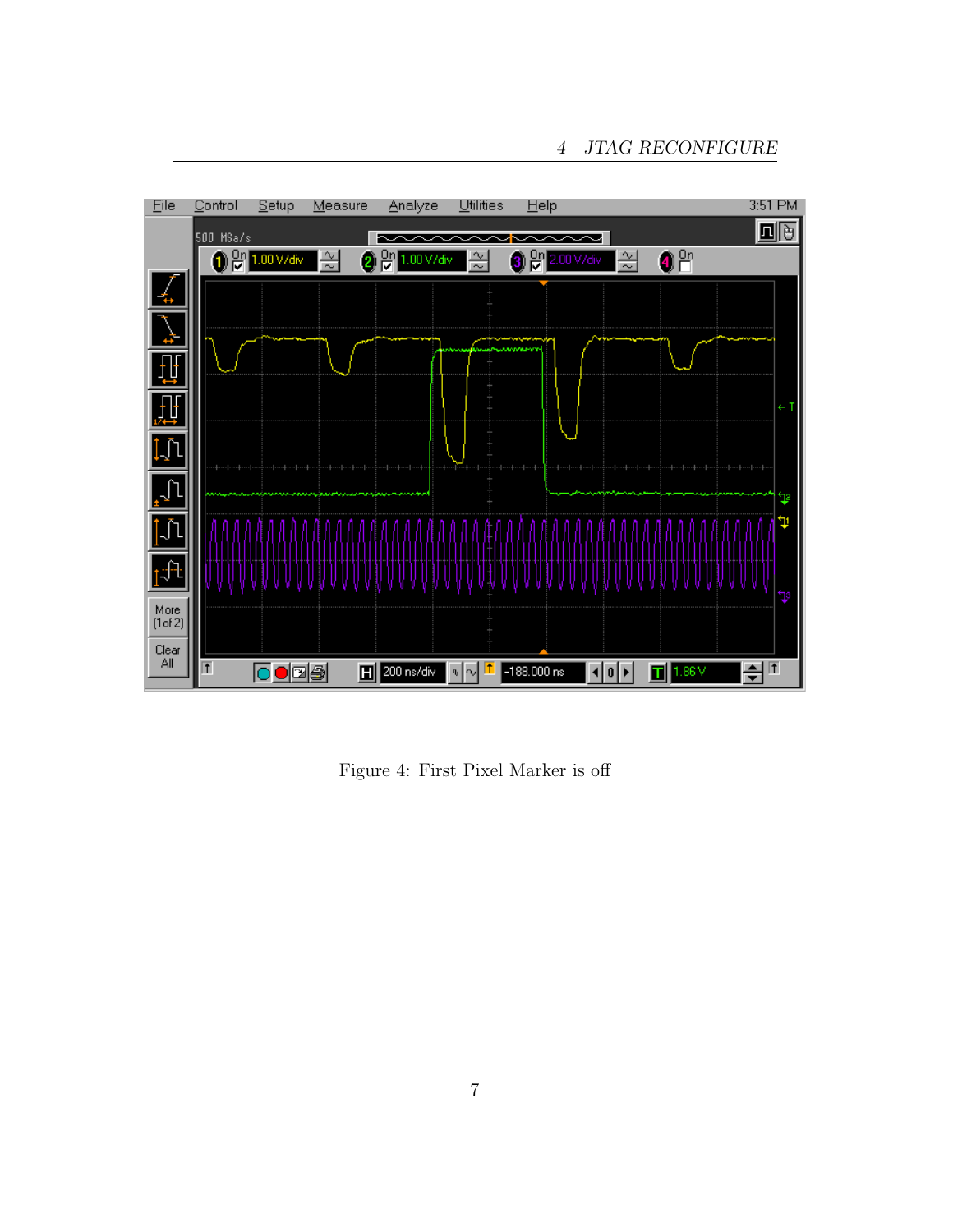

Figure 5: First Pixel Marker is off

### <span id="page-7-0"></span>5 Power Supply

Problem with an external power supply for the digital part of the MimoStar2 chip

For the latch up tests we wanted to separate analog and digital power supplies for the chip from the power supplies of the PCB. We did everything according to the instructions sent by Kimmo - all resistances removed, and power supplies connected to the indicated jumpers. We were very surprised to see that the chip works well when the external digital power supply is disconnected. With the this line (vd33vc) left floating we still could mea